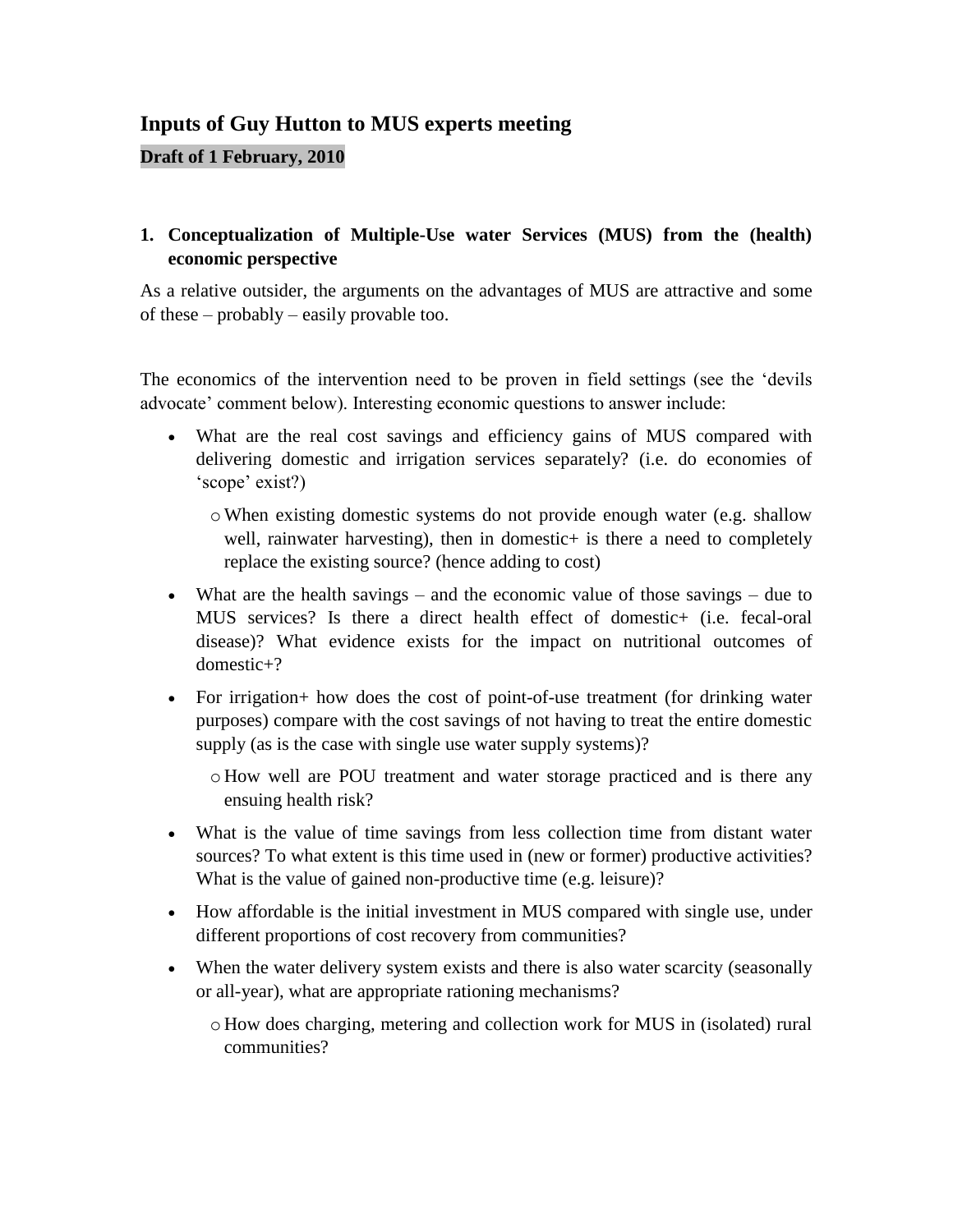The "demand-led" concept raises the question of "how diverse are household needs?" and hence the scope of needs that must be addressed. Is there usually agreement within a single community on the type and level of service required?

 Where needs vary, what conditions exist for the successful cross-subsidization of services so that everyone can benefit from a higher level of service?

Without wishing to overload MUS, could we think of MUS plus? In other words, piggybacking other related interventions onto MUS to enhance their impact:

- Sanitation services a private latrine, and even biogas for households planning to invest in more livestock.
- Hygiene education
- Nutrition education
- Agricultural outreach

The risk of MUS+ is that the project management is overstretched, as well as the willingness of households and communities to participate, not to mention the additional funds it would require. Possibly some of these should be reserved for a phase 2.

## **2. Operationalization or specification of that conceptualization in terms of Cost-Benefit Analysis and performance, and related scientific methodologies**

Study design:

- For health impact assessment, randomized controlled studies are unlikely to make sense in the context of MUS research. However, if health effects are a potential argument of MUS then some proof is needed that MUS does not harm health, or that it improves health.
- Important to clearly define all variables for the CBA calculations before design of data collection tools. Algorithms developed under ideal data availability assumptions may need to be adapted depending on what primary and seconday evidence can be collected.

Referring to the document of Winrock International, is there scope for assessing other benefits?

- Intangibles preferences that are hard to quantify, but often important.
- Water quality issues when water is available at the homestead for livestock consumption, animals are not taken to water holes and thus there is less pollution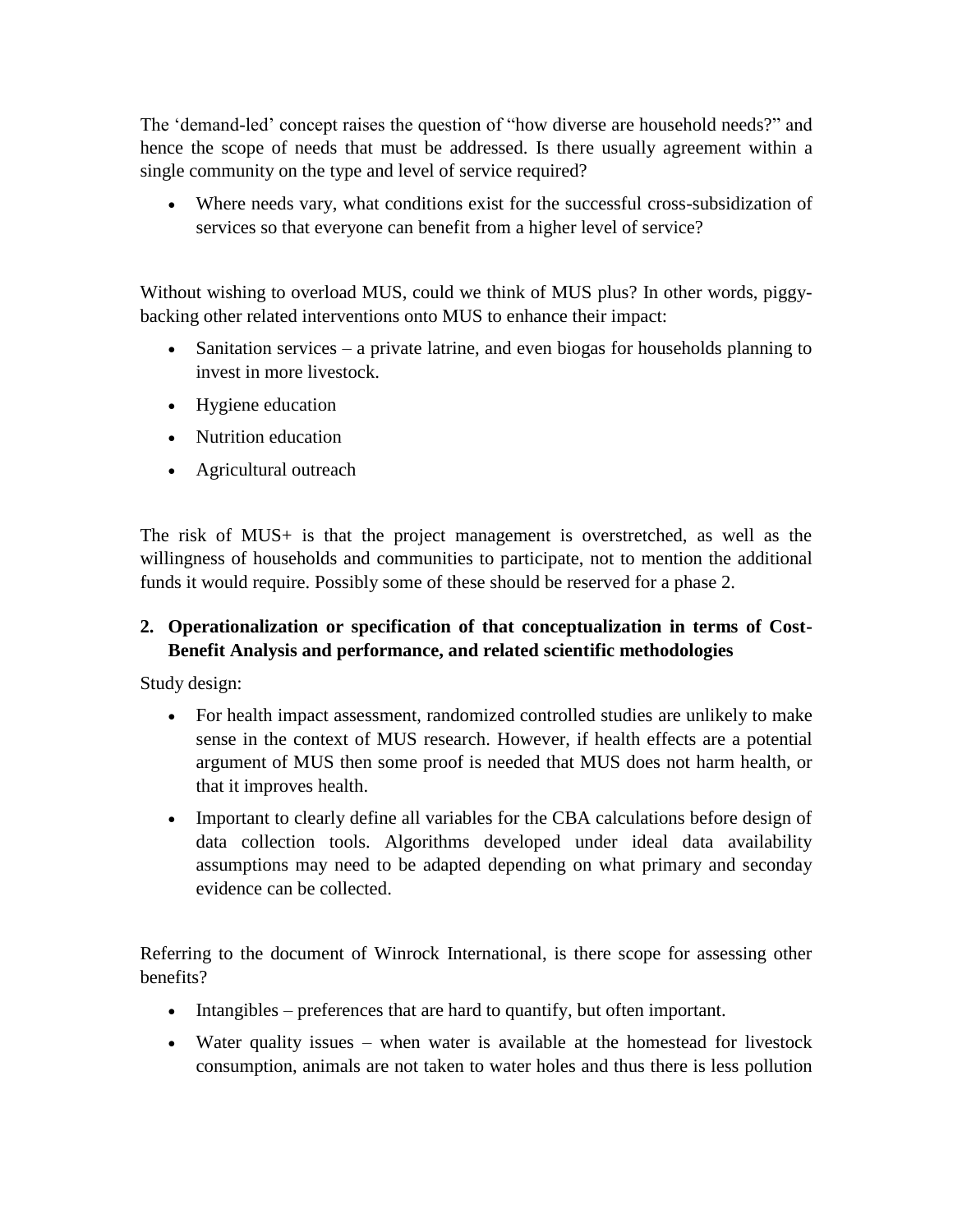of open water source. This is most relevant when populations still rely on surface and unprotected water sources.

- Under irrigation + there may be more pre-treatment of water sources, which may have benefits for users.
- **3. Evidence and/or hypotheses of the superior performance of MUS compared to single-use approaches with related performance indicators (or be the devil's advocate on any lack of proof and hypothesized disadvantages)**

I have not reviewed evidence on MUS outside the studies provided, so instead I will play Devil"s advocate:

- The Winrock International modeling exercise is interesting, and as the authors recognize, it is a model with data inputs from a variety of sources, with several assumptions. The analysis may be optimistic in the sense that it does not take into account program inefficiencies and lower-than-expected impacts.
- The field level CBA case studies that are conducted following this current MUS workshop may also deliver overly optimistic results:
	- oCase studies are likely to be held in locations and communities where there is a high capacity to benefit as well as willingness to participate.
	- o A pilot study would no doubt deliver positive results, due to the amount of resources that go into such studies. By the time governments are implementing MUS through their programmes and with less resources, and in more average locations, the real return may be somewhat different.
- For MUS, what are the cost implications when homesteads and productive activities (e.g. agricultural land) are not physically proximate? What is the cost of additional infrastructure (e.g. piping) to provide water for both uses?
- When MUS is successful, does the need for *more* household labour in productive activities reverse other areas of social progress (e.g. school enrolment and completion)?
- Increased water consumption and ensuing water scarcity may lead to community conflict. MUS appears to give equal importance to domestic and agricultural uses, and overuse of scarce water supplies for irrigation threatens domestic uses (safe drinking water). In the first instance, sustainability analyses such as the watershed development method are necessary (taking into account variability and the future effects of climate change). Also, resolution mechanisms are needed.
- Which is the most potential for MUS: is it irrigation+, domestic+ or full MUS? The problem of international agencies working in water supply is that they are different camps operating in silos – the drinking water camp and the agricultural